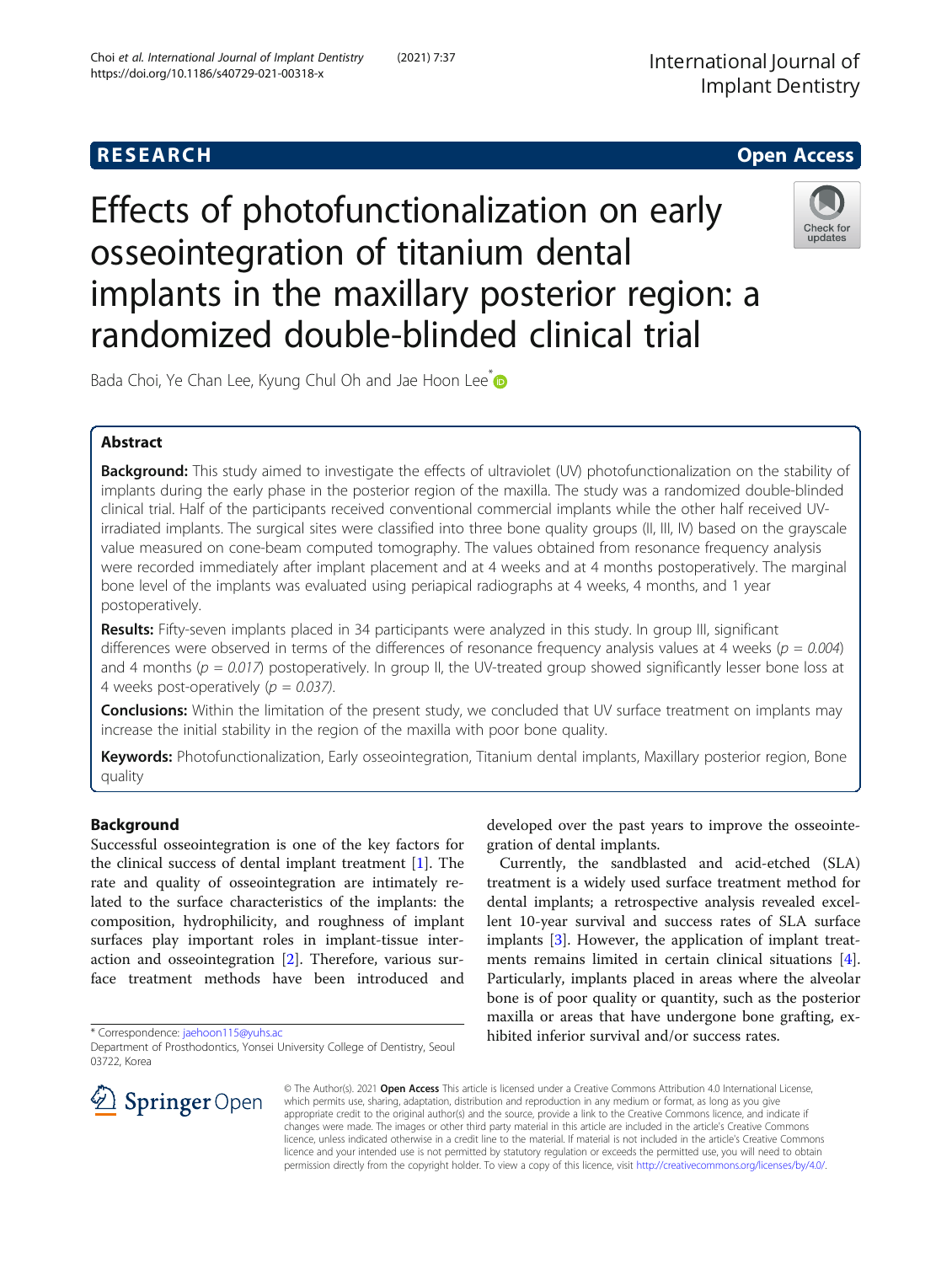Ultraviolet (UV) irradiation, or photofunctionalization, is one of the recent surface treatment methods to promote the osseointegration of implants [[5\]](#page-6-0). UV treatment reportedly increases the hydrophilicity of the implant surface and decreases surface hydrocarbon by increasing the recruitment, attachment, retention, proliferation, and overall phenotype of osteogenic cells [[6\]](#page-6-0). Although several clinical studies have been conducted in an attempt to elucidate the effectiveness of UV photofunctionalization, most were retrospective, and the regions of implant placement were not consistent within the oral cavity [\[7](#page-6-0), [8\]](#page-6-0). Considering the inferior success rate of the implants in the posterior maxillary regions, confining the area of investigation to a specific site is necessary. Therefore, the present study aimed to investigate the effects of photofunctionalization on the stability of implants in the posterior maxillary region with poor bone quality. The null hypothesis was that no significant difference exists between the UV-treated and non-treated implants in terms of implant stability in the posterior maxillary region.

#### Methods

This study involved patients who visited the Yonsei University Dental Hospital Department of Prosthodontics from March 2016 to March 2018. Before enrolment in this study, all patients were informed about all the aspects of the study and provided written informed consent. The study protocol was in accordance with the Declaration of Helsinki from 2013 and the CONSORT Statement of 2010. This research was approved by the Ethics Committee of the Yonsei University Dental Hospital (IRB No. 2-2015-0042). The detailed inclusion and exclusion criteria of the participants are summarized in Table 1.

The study was a parallel-designed randomized doubleblinded clinical trial. Random allocation was performed with an equal number of participants for the experimental and control groups. The effect size was expected to be medium. Assuming a power of 0.8 and significance level of  $\alpha$ =0.05, a sample size of 34 implants per group was determined. The sample size calculation was performed using GPower (Heinrich-Heine University Düsseldorf, Software-Release 3.1).

After a research assistant picked up a random number card prior to surgery, the experimental or control group was determined based on the card number according to a preformed list. The assistant received an implant fixture or fixtures (TS IV; Osstem, Seoul, Korea) which was randomly selected from each surgery case. This simple randomization procedure was conducted for each patient; therefore, the fixtures for a participant with multiple implant installations were included in the same group.

In order to predetermine the appropriate length and diameter of the implants, participants underwent a cone-beam computed tomography (CBCT) scan before the surgery. In the UV-treated group, the implant fixtures were irradiated with a UV machine (TheraBeam Affiny; Ushio Inc. Tokyo, Japan) for 15 min to achieve the desired condition as per the manufacturer's recommendation. Subsequently, the implants were delivered to the clinician. The clinician and the patient were blinded to the fixture.

Implant placement was conducted according to conventional procedures. Immediately after the surgery, the surgical site was evaluated by panoramic and periapical radiographs. Implant stability was evaluated during the follow-up period using the resonance frequency analysis device (Osstell; Osstell AB, Göteborg, Sweden), and the implant stability quotients (ISQ) were recorded. The timepoints for the measurement were immediately after the placement of the implants, 4 weeks, and 4 months post-operatively.

Periapical radiographs of the implants were taken at each post-operative timepoint (4-week, 4-month, and 1 year post-operatively) using the paralleling technique. The digital radiographic sensor was held parallel to the long axis of the implants with an occlusal bite jig and the X-ray beam was directed perpendicular to the receptor to clearly visualize the pitches and platforms of the fixtures on the radiograph. A specialist trained in dental radiology evaluated the marginal bone level of the implants in each periapical radiograph. First, the whole length of the fixtures was measured for magnification calibration of the radiographs. Subsequently, the distance from the platform of the fixtures to marginal bone crest was recorded mesially and distally along the axis of the implants.

To exclude the statistical errors stem from the bone quality of the implant areas, subgroup distribution was performed. The surgical sites were classified into three bone quality groups (II, III, IV) based on objective evaluation of the grayscale value measured on CBCT scans

Table 1 Inclusion and exclusion criteria of the study

| Inclusion criteria                                | <b>Exclusion criteria</b>                                                                                                                                                                                                                                                                |
|---------------------------------------------------|------------------------------------------------------------------------------------------------------------------------------------------------------------------------------------------------------------------------------------------------------------------------------------------|
| Edentulous area on the posterior maxillary region | Medically compromised patients with systemic conditions that can impede implant stability and<br>influence the treatment outcome (e.g., type II diabetes mellitus, bisphosphonate administration,<br>immune diseases related to bone metabolism, etc.)<br>Bone graft-requiring condition |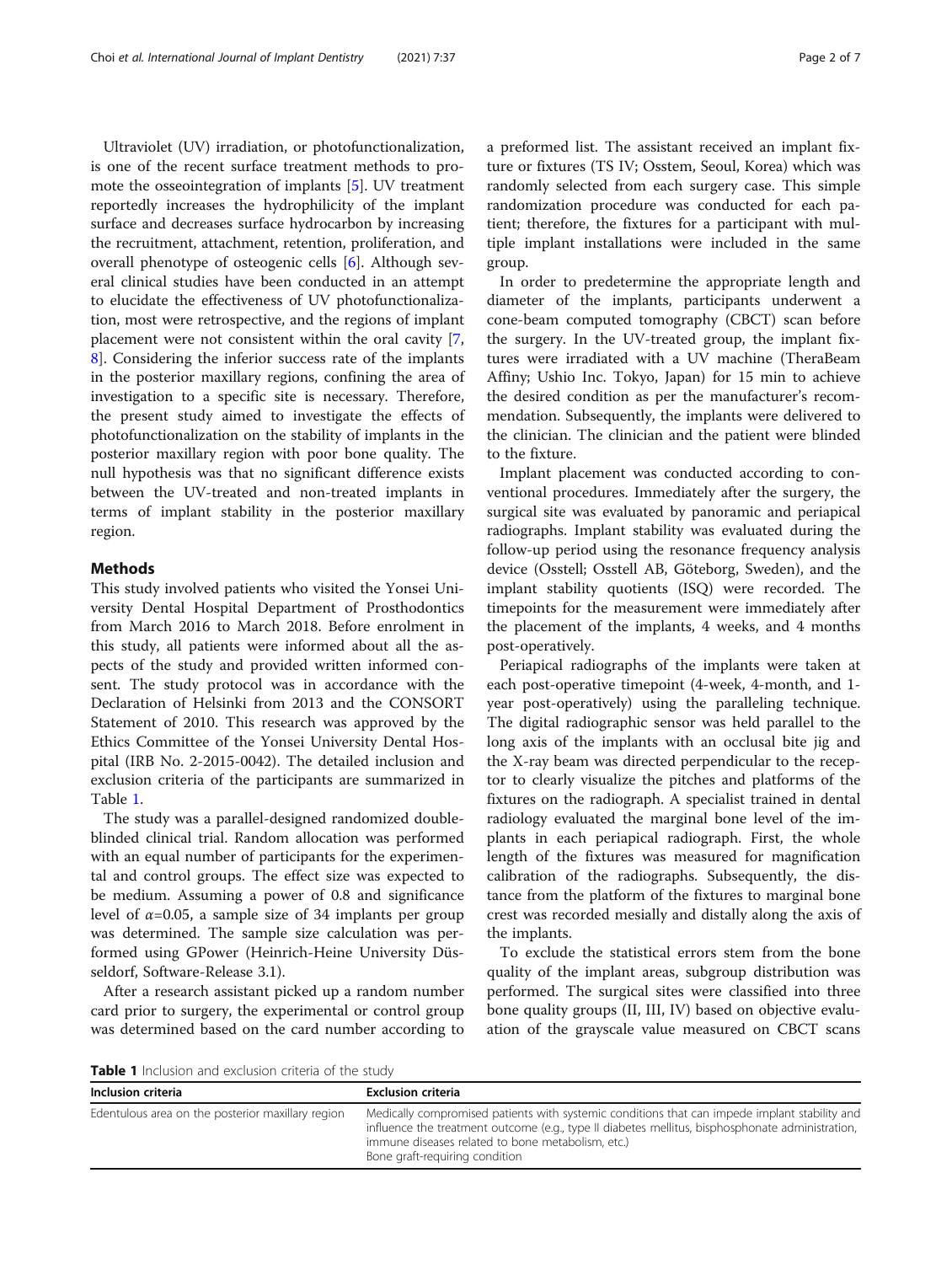and subjective evaluation by the clinician. Specifically, a grayscale value above 500 was classified as bone quality group II, between 300 and 500 as group III, and below 300 as group IV. The ISQ values were measured as per the manufacturer's guidelines at predetermined timepoints. Subsequently, the differences between the measured values as opposed to the initial values (i.e., values obtained immediately after the surgery) were calculated for each parameter. These difference values were considered as the final ISQ difference data. Similarly, the difference between the measured marginal bone level at each timepoint was regarded as bone loss. The mean value of mesial and distal bone loss was regarded as the bone loss for each implant.

The data were compared and then analyzed within the same bone-quality subgroup using a statistical software program (IBM SPSS Statistics version 23.0; IBM Corp., Armonk, NY). The Mann-Whitney test was individually conducted to compare the ISQ level differences within each bone-quality group, with the level of significance set at  $\alpha$ =0.05.

#### Results

Seventy-eight implants were placed in 44 participants. The participants were recruited from March 2016 to March 2018 and visited the clinic for treatment and intervention at the time of randomization (baseline), and 4 weeks, 4 months, and 1 year after implantation. After the 1 year of follow-up period, 21 implants were excluded and 57 implants placed in 34 participants were analyzed in the present study (Fig. 1). The basic information of the participants in the control and experimental groups is summarized in Table [2.](#page-3-0) None of the patients had post-operative surgical complications such as dehiscence or edema. Table [3](#page-3-0) shows subgroups composition and distribution by grayscale.

There was no significant difference between the UVtreated and control groups in terms of ISQ differences or in marginal bone level differences (Fig. [2\)](#page-4-0). In subgroup analysis, however, the ISQ differences between the UV-treated group and the control group were significantly different at 4 weeks ( $p = 0.004$ ) and 4 months  $(p = 0.017)$  post-operatively in bone quality group III. The ISQ difference was significantly larger in the UVtreated group than in the control group (Fig. [3](#page-4-0)). No significant differences were observed in relation to the ISQ differences in the bone quality II and IV groups and in bone loss in other subgroups. Group II showed significantly more early bone loss (Fig. [4](#page-5-0)). The UV-treated group showed significantly lesser bone loss at 4 weeks post-operatively than the control groups. ( $p = 0.037$ ).

### **Discussion**

The null hypothesis was partially rejected as significant differences were observed between the two groups at certain timepoints. The achievement of a higher implant stability in a shorter time may enable earlier loading of dental implants, thereby facilitating the esthetic and

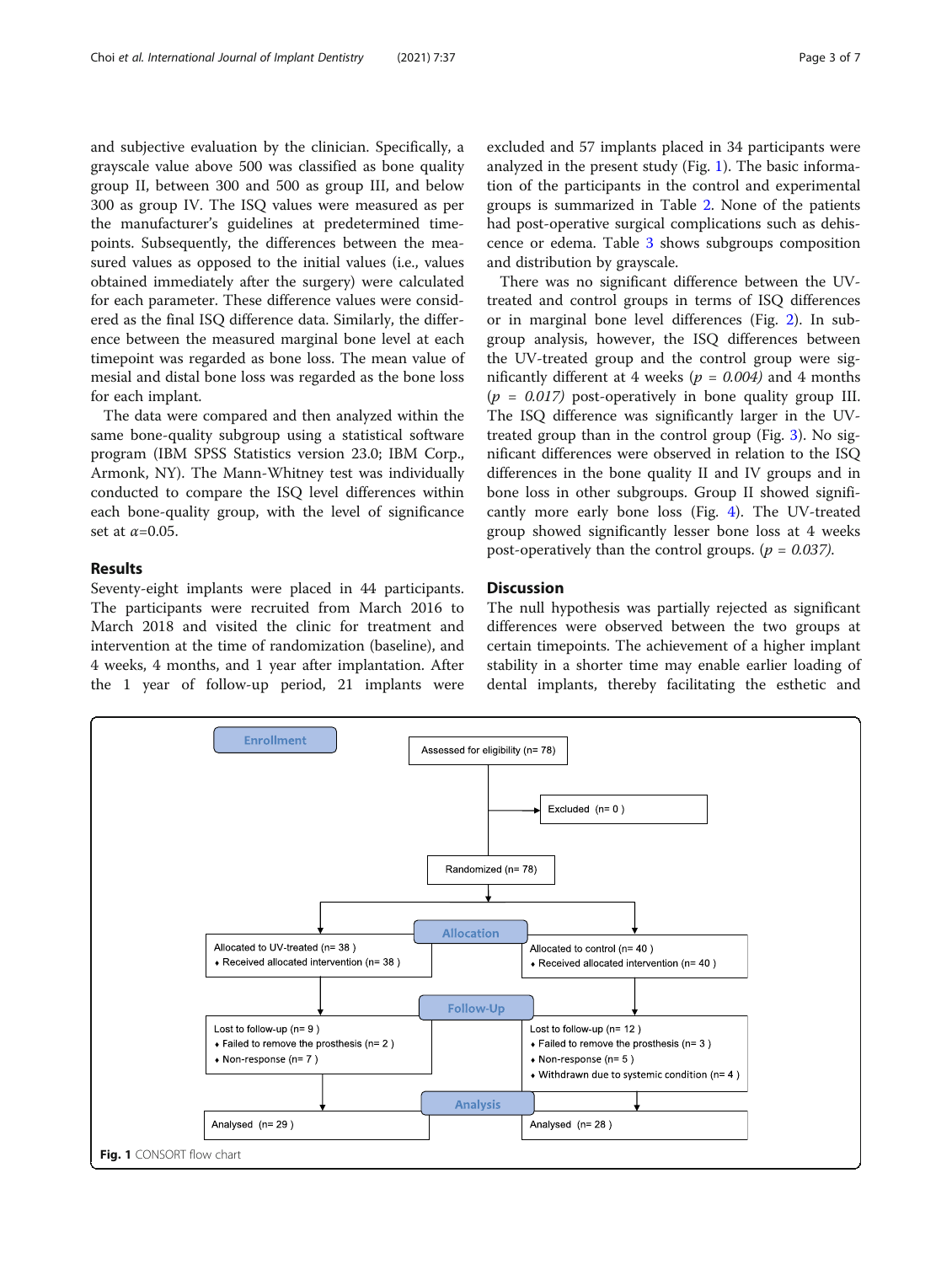|                   | Experimental group ( $n = 29$ ) | Control group ( $n = 28$ ) |
|-------------------|---------------------------------|----------------------------|
| Gender            |                                 |                            |
| Male              | Q                               | 6                          |
| Female            | Q                               | 10                         |
| Total             | 18                              | 16                         |
| Age, mean (range) | 64.56 (32-88 years)             | 67.75 (49-80 years)        |

<span id="page-3-0"></span>Table 2 Basic information of the experimental and control groups

functional outcomes. The method adopted in the present study used a simple and convenient chair-side method of photofunctionalization to rejuvenate the surface of titanium implants. As the implants were irradiated with UV light for only 15 min, the protocol did not delay the surgery time.

The bone quality should be measured and assessed to achieve a successful dental implants procedure. Based on the classification by Lekholm and Zarb, the most popular alveolar bone classification, the quality of residual alveolar bones is categorized into four types [\[9](#page-6-0)]. However, this classification is not digitized and depends on the surgeon's discretion. Some authors proposed the evaluation of alveolar bone density in the presurgical planning stage using computed tomography (CT) [\[10](#page-6-0), [11](#page-6-0)]. Indeed, it is possible to assess bone density using CT values (Hounsfield units: HU) and bone mineral densities obtained by CT. Although the voxel values obtained from CBCT images are not absolute, Naitoh et al. demonstrated a high-level of correlation between the voxel values of CBCT and bone mineral densities of multislice CT [\[12\]](#page-6-0). A clinical study showed that using CBCT with modified grayscale voxel values can potentially evaluate the relative bone density of the dental alveolus [[13\]](#page-6-0). According to Mah et al., HU could be derived from the gray levels in dental CBCT scans using linear attenuation coefficients as an intermediate step and clinically used [\[14](#page-6-0), [15\]](#page-6-0). Although some differences were observed between the actual HU and the calculated HU, the study showed that HU from CBCT images could be used as a criterion for bone quality classification in studies under unified conditions. In the present study, the grayscales of the implant areas from CBCT images were measured to classify the subgroups. After the fixtures were implanted, tetragonal lines were drawn in the preoperative CBCT images according to the diameter and length of the fixtures along the axis of the surgical sites, and the gray values in the tetragonal areas were subsequently calculated. These values, together with the surgeon's discretion regarding the bone quality, were considered for subgroup classification.

Various evaluation tools exist for the evaluation of the osseointegration; these include push-out/pull-out test, removal torque analysis, percussion test, and histomorphometric analysis [\[16](#page-6-0)]. However, clinically available methods are mostly limited to resonance frequency analysis or damping capacity analysis in addition to radiographic analysis. The present study used resonance frequency analysis to record the implant stability, since the damping capacity analysis that uses Periotest (Siemens AG, Benshein, Germany) could deteriorate the stability of implants, particularly those with poor initial stability [\[17\]](#page-6-0). Previous studies demonstrated that the results of resonance frequency test were not correlated with the bone quality, which led to authors focussing on the differences in ISQ values at each timepoints rather than the ISQ values [[18,](#page-6-0) [19](#page-6-0)].

The first intervention time for the evaluation was set 4 weeks postoperatively, as it has been reported that a "stability dip" exists at this specific timepoint [\[20\]](#page-6-0). The second timepoint was set at 4 months following the surgery, which is an average timepoint for implant prosthesis loading. In the present study, the UV-treated group III exhibited a remarkable increase in ISQ at the 4-week post-operative timepoint compared to the control group. These indicate that UV irradiation may dramatically increase the implant stability. Moreover, the improved ISQ value lasted until after 3 months, still presenting a significant difference compared to the control group. Hence, we can assume that once the implant

Table 3 Subgroups composition and grayscale distribution

| <b>TWAIL 3</b> Superioups composition and grayscale distribution |                                 |                            |  |
|------------------------------------------------------------------|---------------------------------|----------------------------|--|
|                                                                  | Experimental group ( $n = 29$ ) | Control group ( $n = 28$ ) |  |
| Bone quality (GS)                                                |                                 |                            |  |
| II(> 500)                                                        | 13                              |                            |  |
| III (300–500)                                                    | 11                              | 14                         |  |
| IV (< 300)                                                       |                                 |                            |  |
| Total                                                            | 29                              | 28                         |  |
| GS, mean                                                         | 466.99                          | 442.45                     |  |
|                                                                  |                                 |                            |  |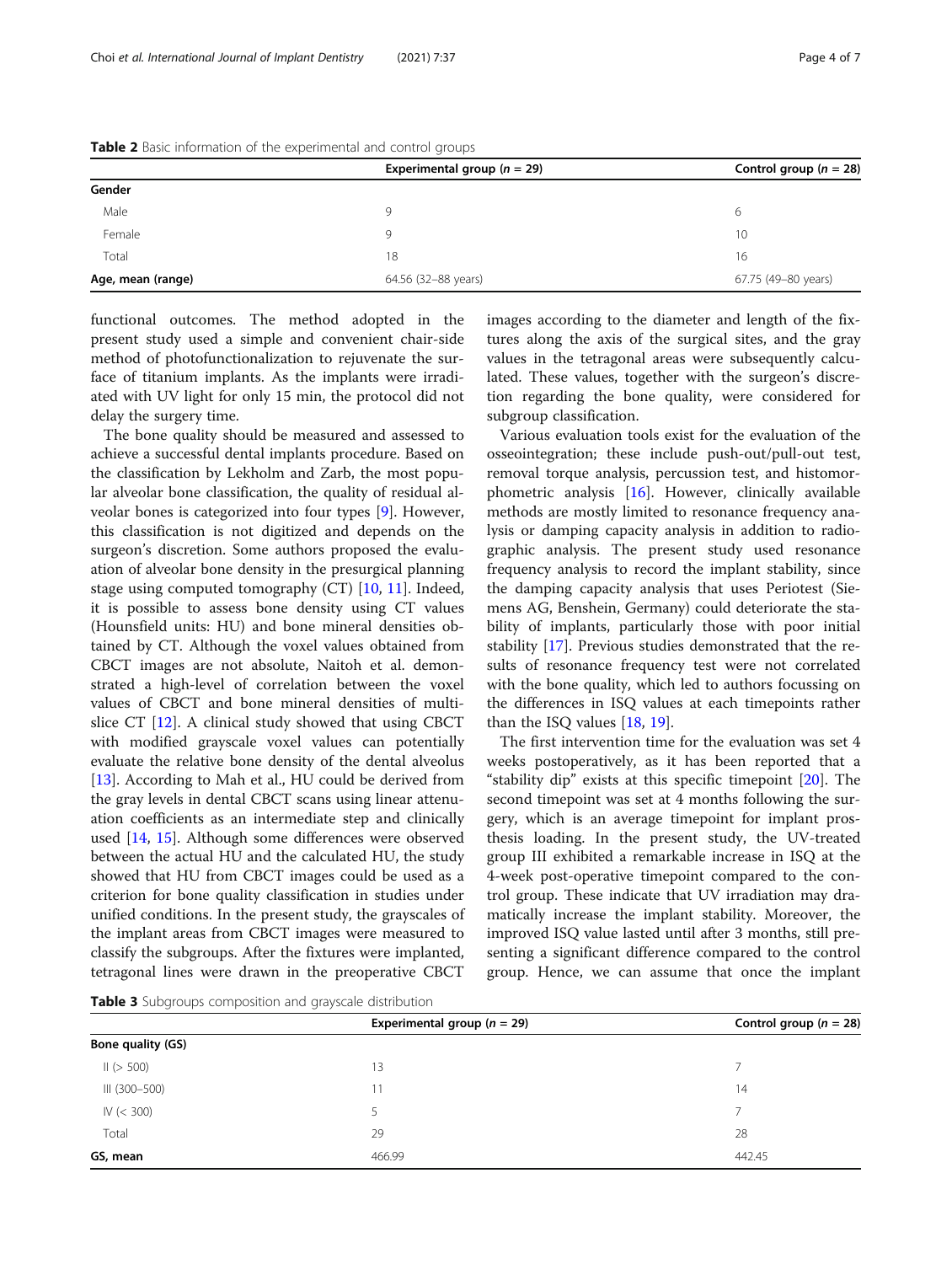<span id="page-4-0"></span>

stability is achieved by means of UV irradiation, it may last without complication until the prosthesis loading timepoint.

Photofunctionalization improves osteogenesis around the implant and increases interfacial bone deposition and the marginal bone seal [\[21\]](#page-6-0). Additionally, it induces denser cortical bone formation and a stiffer bone connection [[22](#page-6-0)]. The present study showed significantly less marginal bone loss in the bone quality II group in the early stage. This result suggests that UV irradiation of the implant surface may increase the bone-to-implant contact, especially in the early stage (4 weeks), which is consistent with the findings of previous studies [[21,](#page-6-0) [23](#page-6-0)]. No significant differences in the bone loss were observed between UV-treated and control implants in other subgroups or late stages. According to a previous study, after a healing period of 12 weeks, there was no difference in the bone-to-implant contact ratio between the UV-treated and control groups [\[24](#page-6-0)]. Marginal bone loss has a multi-factorial etiology [[25\]](#page-6-0). Early crestal bone loss may not be influenced only by infection from oral microflora. In the long term, the cumulative effect of chronic etiological factors, including immunological, environmental, iatrogenic, and patient factors such as motivation, smoking, bruxism, and infection/inflammation, may influence bone loss [[26](#page-6-0)]. This indicates that multiple factors can affect the 1-year results, and the effects of photofunctionalization may not be distinguishable in the late stage.

Puisys et al. conducted a clinical trial on photoactivated implants [\[23\]](#page-6-0). In this triple-blinded randomized controlled study, the researchers measured removal torque to assess bone-to-implant contact, suggesting that unfixed fixtures for the removal torque test fully osseointegrated after retightening. Considering the lack of clinical studies on photofunctionalization, it would be meaningful to compare their results with that of this study. With respect for the pioneers to investigate the bone-to-implant contact; however, more consensuses and ethical considerations are needed to substantiate the use of the removal torque technique in clinical trials. It seems nearly impossible to apply this removal torque method after osseointegration or to a patient plural times along the healing periods because of ethical issues. The low invasiveness and the need to continuously evaluate prognosis are the main reasons why resonance frequency- and radiographic analyses were adopted in this study. Puisys evaluated the effect of photofunctionalization in six groups, which require large sample sizes [[23\]](#page-6-0). In our study, the edentulous area on the posterior

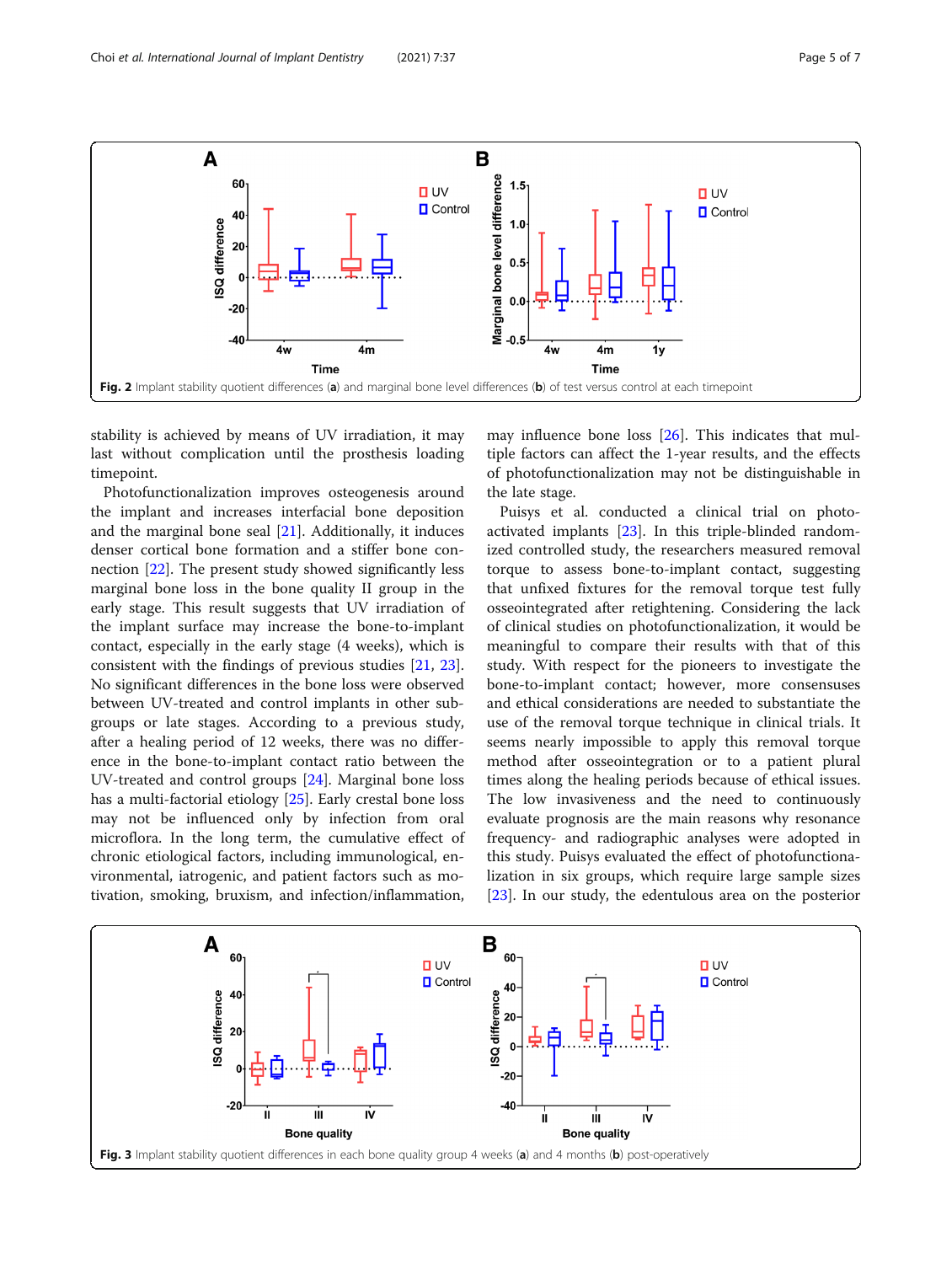<span id="page-5-0"></span>

maxillary region was the only inclusion criterion; therefore, the number of participants was somewhat limited. According to Puisys, photo-activated implants showed higher removal torque values at each time point than control implants, indicating better implant stability than that of control implants. This finding corresponds with the results of the present study in that remarkable enhancements were observed in ISQ values and marginal bone level at the early stages.

In this study, the null hypothesis was partially rejected as significant differences were observed in ISQ values in group III and in marginal bone level in group II at 4 weeks. The aforementioned parameters are multifactorial, and ISQ values become stable as osseointegration develops, indicating that the effect of photofunctionalization would be barely observed as time passes. Similarly, the sample size was not adequate enough to show statistically significant differences in other subgroups.

To the best of the authors' knowledge, only a few clinical trials have evaluated the effects of photofunctionalization using a randomized control design; hence, this study is of clinical significance in this regard. However, the present study has some limitations. As the study was based on an implant-based rather than a patient-based design, potential correlation factors from the same patients could not be completely excluded. The small sample size due to restricted implant area limited the significance of out statistical results. The authors overlooked the number of the implants, whether single- or multiple-fixtures in a patient, could affect the results. One-year ISQ data were excluded because of the failure to remove the implant prosthesis or lost to follow up. For further studies, researchers should consider of applying more direct ways such as removal torque technique to assess the effect of photofunctionalization under favorable experimental condition. Also, it should be required that clinical trials aim at evaluating the implant osseointegration in sites with poorer bone quality than the posterior maxillary region, such as grafted areas, with CBCT.

#### Conclusions

Based on the limitations of the present study, treatment of the implant surface with UV irradiation exhibited predictable outcomes in terms of initial stability in the posterior maxillary region. The use of UV irradiation is a simple and inexpensive method that facilitates osseointegration in compromised regions, thereby allowing a faster loading protocol.

#### Abbreviations

CT: Computed tomography; CBCT: Cone-beam computed tomography; ISQ: Implant stability quotients; SLA: Sandblasted and acid-etched; UV: Ultraviolet; HU: Hounsfield unit; GS: Grayscale

#### Acknowledgements

The authors thank Ushio Korea Inc. (Seoul, Korea) for the support in conducting this study.

#### Authors' contributions

Conceptualization, J.H.L.; data curation, Y.C.L. and B.C.; formal analysis, K.C.O. and B.C.; funding acquisition, J.H.L.; investigation, B.C. and J.H.L.; methodology, J.H.L.; project administration, J.H.L.; resources, J.H.L.; software, J.H.L.; supervision, J.H.L.; validation, J.H.L.; visualization, Y.C.L. and J.H.L.; writing—original draft, B.C., K.C.O., and Y.C.L.; writing—review and editing, K.C.O. and J.H.L. The authors gave final approval and agree to be accountable for all aspects of the work.

#### Funding

The funders had no role in the design of the study; in the collection, analyses, or interpretation of data; in the writing of the manuscript; or in the decision to publish the results.

#### Availability of data and materials

The datasets used and/or analyzed during the current study are available from the corresponding author on reasonable request.

#### Declarations

#### Ethics approval and consent to participate

This research was approved by the Ethics Committee of the Yonsei University Dental Hospital (IRB No. 2-2015-0042). Each participant was informed about the study and signed an informed consent form.

#### Consent for publication

All authors gave final approval and agree to be accountable for all aspects of the work.

#### Competing interests

Bada Choi, Ye Chan Lee, Kyung Chul Oh, and Jae Hoon Lee declare that they have no competing interests.